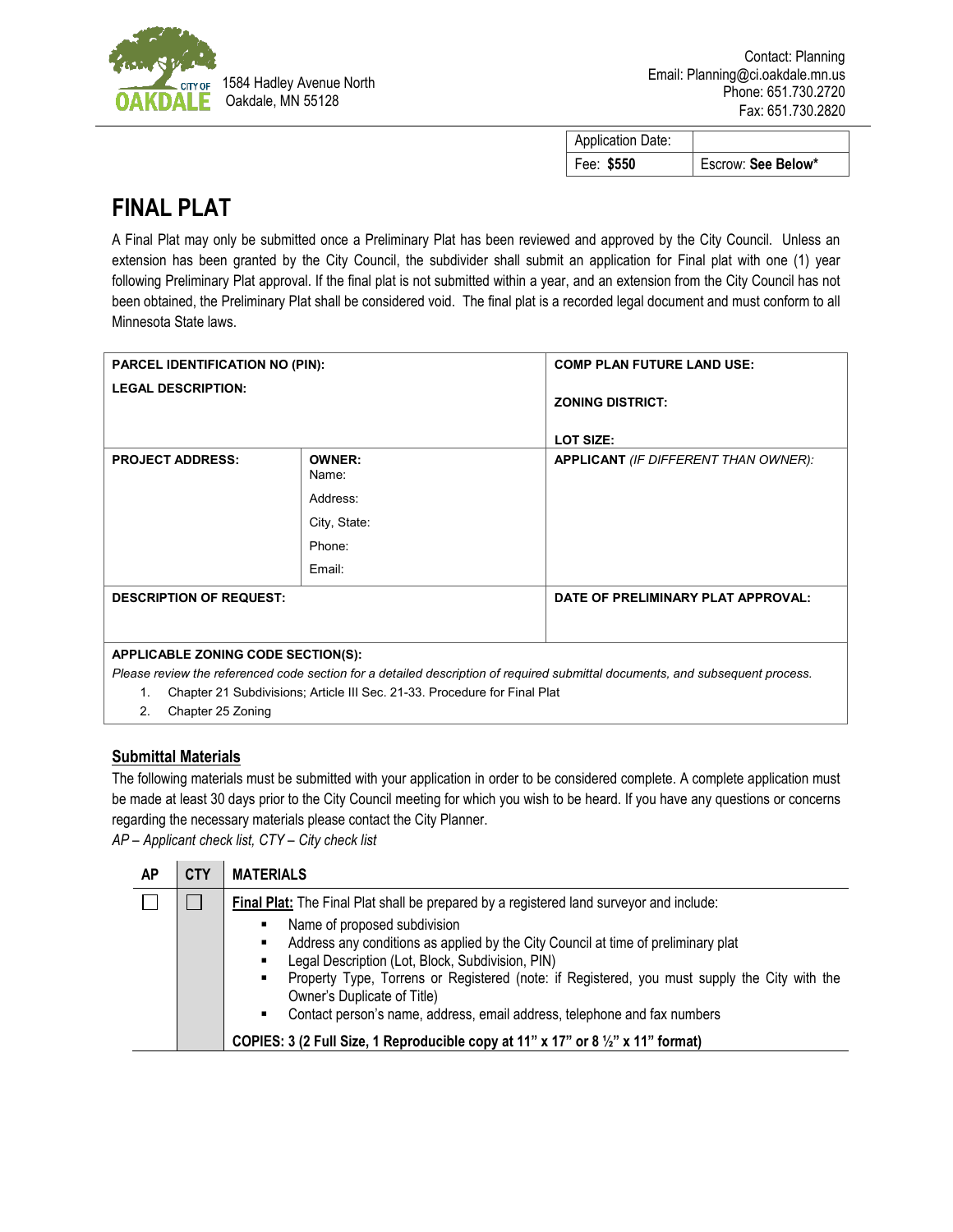|  | Certificate by a registered engineer that the grade, pad elevations, corner pin elevations, permanent<br>erosion control measures, and emergency overflow swales will be established. |  |  |  |
|--|---------------------------------------------------------------------------------------------------------------------------------------------------------------------------------------|--|--|--|
|  | Summary of all changes from preliminary plat                                                                                                                                          |  |  |  |
|  | Attorney's opinion of title showing title or control of property                                                                                                                      |  |  |  |
|  | Final Plat application submittal form completed and signed by all necessary parties                                                                                                   |  |  |  |
|  | Paid Application Fee: \$550                                                                                                                                                           |  |  |  |
|  | *Escrow Paid:                                                                                                                                                                         |  |  |  |
|  | \$500<br>1-10 Acres<br>Over 10 Acres<br>\$1,000                                                                                                                                       |  |  |  |

MATERIALS THAT MAY BE REQUIRED UPON THE REQUEST OF THE CITY PLANNER

|  | Electronic copy of all submittal documents                                                                                                                                                                                                                                                                               |
|--|--------------------------------------------------------------------------------------------------------------------------------------------------------------------------------------------------------------------------------------------------------------------------------------------------------------------------|
|  | Executed Developer's Agreement, if applicable                                                                                                                                                                                                                                                                            |
|  | If applicable, the city may require an updated Preliminary Plat that incorporates the conditions identified by<br>the City Council during the preliminary plat review.<br>(All plans shall be at a scale not smaller than 1" = 100')<br>COPIES: 3 (2 Full Size, 1 Reproducible copy at 11" x 17" or 8 1/2" x 11" format) |

**Review and Decision by the City Council.** The City Council shall review the application for Final Plat. The City Council is the only body with the authority to make a final determination.

**Recordation:** The developer shall be required within 45-days of approval by the City Council to prepare and record any and all property to be deeded to the City, and record the deed(s) with the plat mylars, and provide evidence to the city of the recordation.

This application must be signed by all owners of the subject property or an explanation given why this not the case.

*We, the undersigned, have read and understand the above.*

Signature of Applicant Date Date

Signature of Applicant Date Date